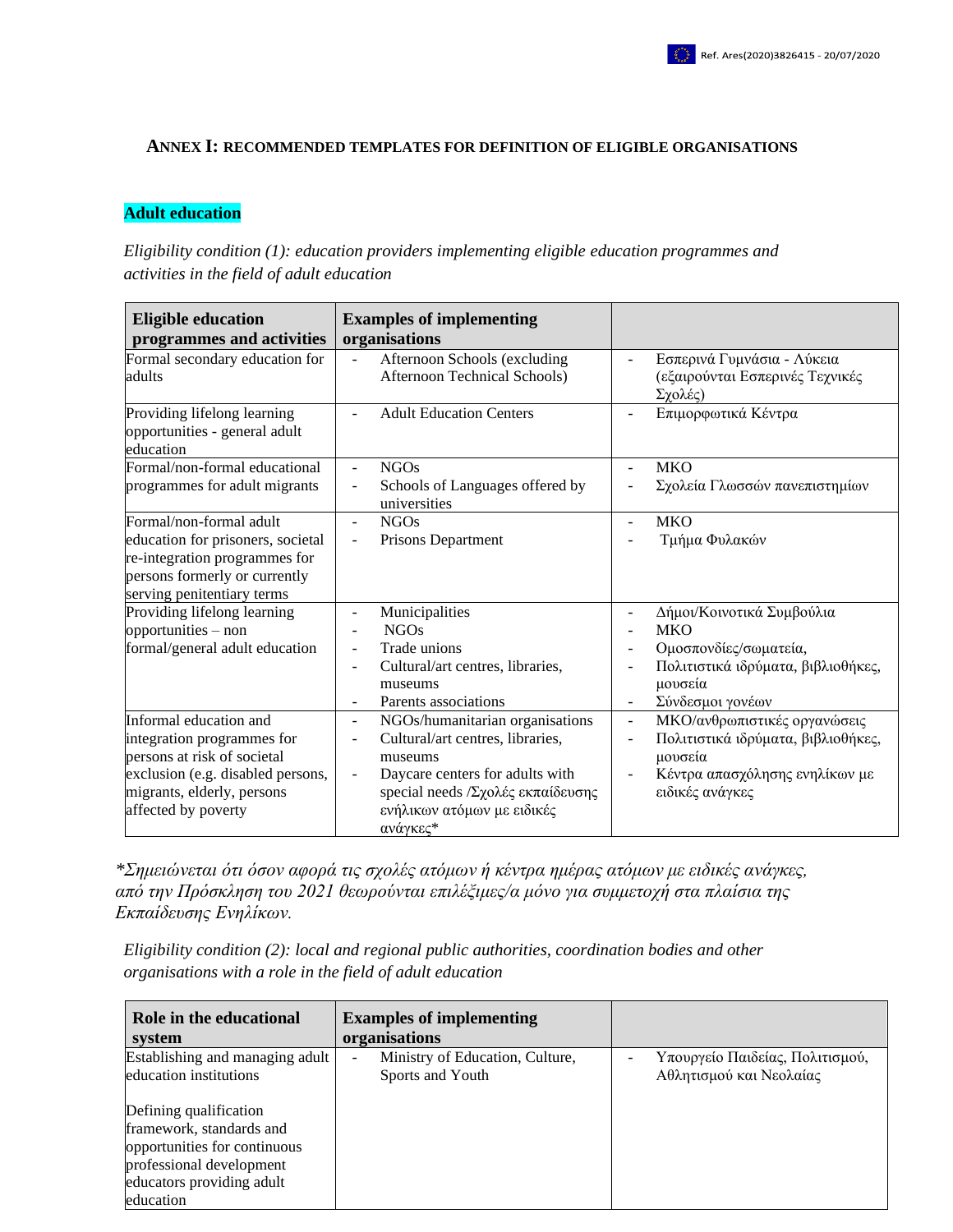| Defining and implementing an<br>adult learning strategy at any<br>level                        |                                                                                      |                                                                                                                  |
|------------------------------------------------------------------------------------------------|--------------------------------------------------------------------------------------|------------------------------------------------------------------------------------------------------------------|
| Conducting research to support<br>the development of the adult<br>education offer and outreach | Centre of Educational Research and<br>Evaluation<br>Research centres<br>Universities | Κέντρο Εκπαιδευτικής Έρευνας και<br>Αξιολόγησης, Παιδαγωγικού<br>Ινστιτούτο<br>Ερευνητικά Κέντρα<br>Πανεπιστήμια |

## **Vocational education and training**

 $\overline{\phantom{a}}$ 

*Eligibility condition (1): education providers implementing eligible education programmes and activities in the field of vocational education and training*

| <b>Eligible education</b><br>programmes and activities                                          | <b>Examples of implementing</b><br>organisations                                                                                                                                                                                                                                                                                                                                                       |                                                                                                                                                                                                                                                                                                                                                                                                                                                                                                                                                                                                                                |
|-------------------------------------------------------------------------------------------------|--------------------------------------------------------------------------------------------------------------------------------------------------------------------------------------------------------------------------------------------------------------------------------------------------------------------------------------------------------------------------------------------------------|--------------------------------------------------------------------------------------------------------------------------------------------------------------------------------------------------------------------------------------------------------------------------------------------------------------------------------------------------------------------------------------------------------------------------------------------------------------------------------------------------------------------------------------------------------------------------------------------------------------------------------|
| Initial vocational education and<br>training<br>Continuing vocational education<br>and training | Secondary Technical and Vocational<br><b>Education Schools</b><br>Institutions of tertiary education<br>offering NQF L5<br>- VET Lifelong Learning Programmes<br><b>Apprenticeship Programmes</b><br><b>Centers of Vocational Training</b><br>certified by HRDA<br>Cyprus Academy of Public<br>$\sim$<br>Administration<br>Professional Associations with a role in<br>continuous VET of their members | Τεχνικές Σχολές Μέσης Εκπαίδευσης<br>$\blacksquare$<br>(συμπ. Εσπερινών Τεχνικών Σχολών)<br>Ιδρύματα τριτοβάθμιας εκπαίδευσης<br>που προσφέρουν εκπαίδευση μέχρι<br>επίπεδο NQF 5 (συμπεριλαμβάνονται<br>ιδιωτικά κολλέγια και κρατικά<br>ιδρύματα)<br>Προγράμματα Διά Βίου<br>Επαγγελματικής Εκπαίδευσης και<br>Κατάρτισης (ΠΔΒΕΕΚ)<br>(Απογευματινά και Βραδινά Τμήματα<br>Τεχνικών Σχολών)<br>Σύστημα Μαθητείας Επαγγελματικής<br>Εκπαίδευσης και Κατάρτισης<br>(2MEEK)<br>Κέντρα Επαγγελματικής Εκπαίδευσης<br>και Κατάρτισης πιστοποιημένα από<br>την ΑΝΑΔ (ΚΕΚ)<br>Ακαδημία Δημόσιας Διοίκησης<br>Επαγγελματικά Σωματεία |

*Eligibility condition (2): local and regional public authorities, coordination bodies and other organisations with a role in the field of vocational education and training*

| Role in the educational<br>system                                                         | <b>Examples of implementing</b><br>organisations                                       |                                                                                         |
|-------------------------------------------------------------------------------------------|----------------------------------------------------------------------------------------|-----------------------------------------------------------------------------------------|
| Establishing and managing VET<br>provider institutions                                    | VET Directorate, Ministry of Education,<br>$\blacksquare$<br>Culture, Sports and Youth | Διεύθυνση Μέσης Τεχνικής και<br>٠<br>Επαγγελματικής Εκπαίδευσης και<br>Κατάρτισης ΥΠΠΑΝ |
| Defining and implementing a<br>vocational education and training<br>strategy at any level |                                                                                        |                                                                                         |
| Supervision and quality control<br>of VET provision                                       |                                                                                        |                                                                                         |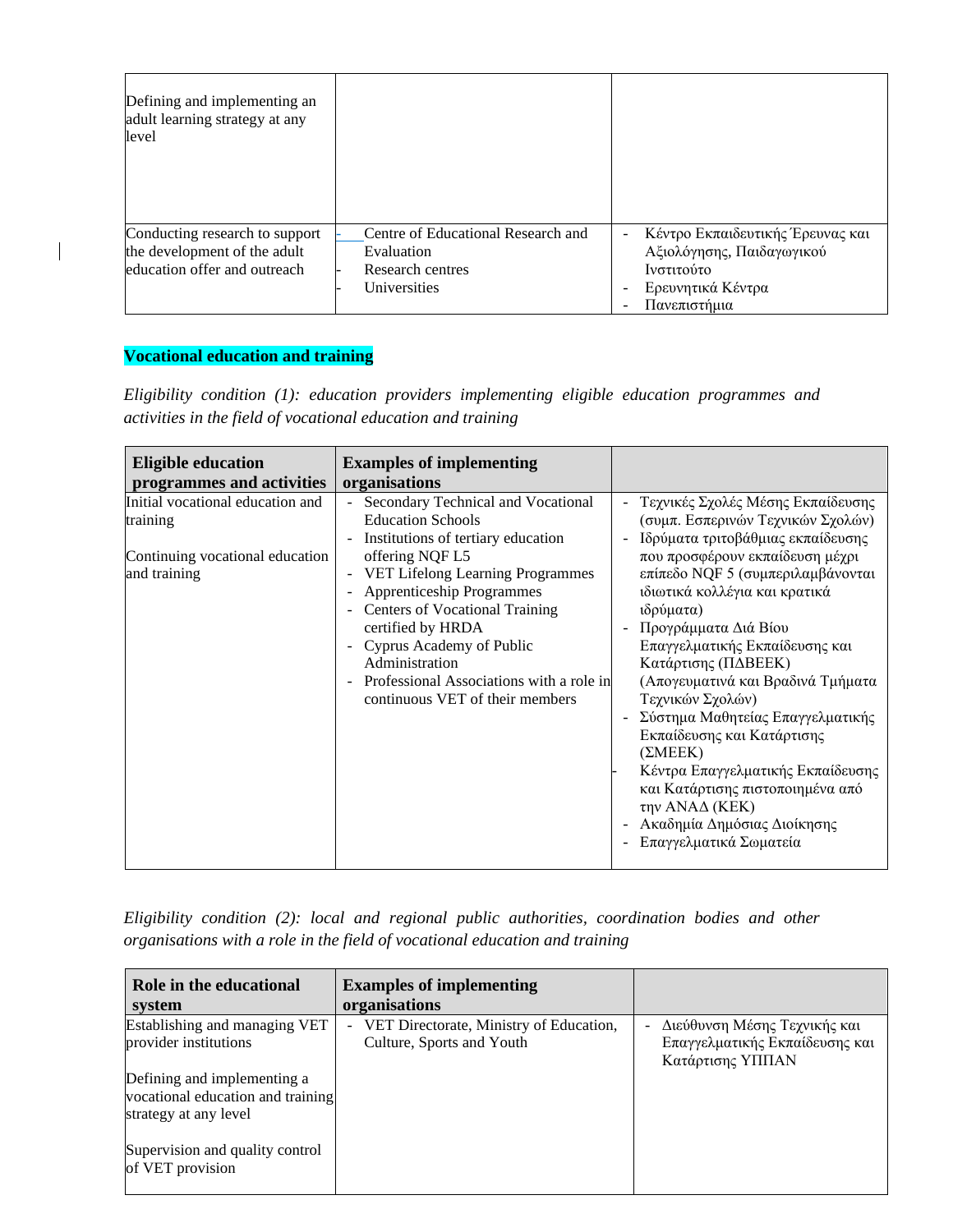| Defining qualification<br>framework, standards and<br>opportunities for continuous<br>professional development<br>educators in VET<br>Facilitating traineeships and<br>entering of VET learners,<br>apprentices and recent graduates<br>into the labour market                                                                                                                                                                                                                      |                                                                                              |                                                                                          |
|-------------------------------------------------------------------------------------------------------------------------------------------------------------------------------------------------------------------------------------------------------------------------------------------------------------------------------------------------------------------------------------------------------------------------------------------------------------------------------------|----------------------------------------------------------------------------------------------|------------------------------------------------------------------------------------------|
| Conducting research to support<br>the development of VET field<br>and to support its continued<br>relevance for the evolving needs<br>of the labour market<br>Defining qualification<br>framework, standards and<br>opportunities for continuous<br>professional development<br>educators in VET<br>Supervision and quality control<br>of VET provision<br>Facilitating traineeships and<br>entering of VET learners,<br>apprentices and recent graduates<br>into the labour market | Human Resource Department                                                                    | - $ANAA$                                                                                 |
| Supervision and quality control<br>of VET provision                                                                                                                                                                                                                                                                                                                                                                                                                                 | - The Cyprus Agency of Quality<br>Assurance and Accreditation in Higher<br>Education (CYQAA) | Φορέας Διασφάλισης και<br>Πιστοποίησης της Ποιότητας της<br>Ανώτερης Εκπαίδευσης (ΔΙΠΑΕ) |

*Eligibility condition (3): companies and other public or private organisations hosting, training or otherwise working with learners and apprentices in vocational education and training – this eligibility condition shall be applied directly by the National Agency based on the information submitted by the applicant about their actual activities.*

## **School education**

*Eligibility condition (1): education providers implementing eligible education programmes and activities in the field of school education.*

| <b>Eligible education</b> | <b>Examples of implementing</b>                                                       |                                         |
|---------------------------|---------------------------------------------------------------------------------------|-----------------------------------------|
| programmes and activities | organisations                                                                         |                                         |
| (Pre)primary and general  | (Pre) primary and general secondary schools Προδημοτικές, Δημοτικά Σχολεία,           |                                         |
| secondary education       | both from private and public sector that are Γυμνάσια και Λύκεια Μέσης Γενικής        |                                         |
|                           | fully recognized by the Ministry of                                                   | Εκπαίδευσης πλήρως αναγνωρισμένα από    |
|                           | Education, Culture and Sports (including                                              | το ΥΠΠΑΝ (συμπεριλαμβανομένων και       |
|                           | special schools, hospital schools, sports and ειδικών σχολείων, σχολείων νοσοκομείων, |                                         |
|                           | music schools)                                                                        | αθλητικών και μουσικών σχολείων)        |
| Early childhood care      | Private and public nursery schools                                                    | Ιδιωτικοί και κρατικοί βρεφοκομικοί και |
|                           |                                                                                       | παιδοκομικοί σταθμοί                    |